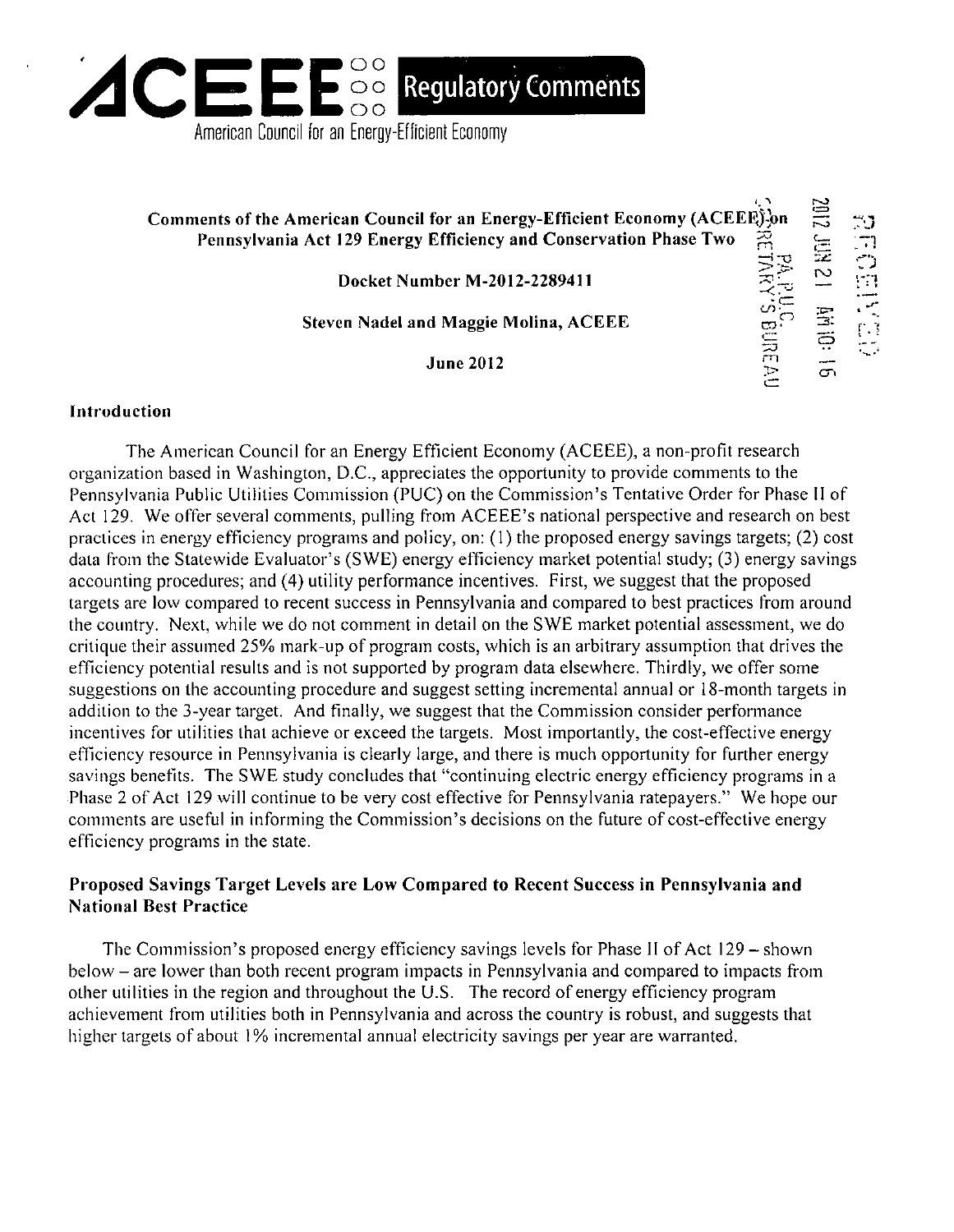| <b>EDC</b>   | 3 Year % of 2009/10<br><b>Forecast Reductions</b> | 3 Year MWh Value of<br>2009/10 Forecast<br><b>Reductions</b> |
|--------------|---------------------------------------------------|--------------------------------------------------------------|
| Duquesne     | 2.0                                               | 276,722                                                      |
| Met-Ed       | 2.3                                               | 337,753                                                      |
| Penelec      | 2.2                                               | 318,813                                                      |
| Penn Power   | 2.0                                               | 95,502                                                       |
| <b>PPL</b>   | 2.1                                               | 821,072                                                      |
| PECO         | 2.9                                               | 1,125,851                                                    |
| West Penn    | 1.6                                               | 337,533                                                      |
| <b>TOTAL</b> | 2.3                                               | 3,313,246                                                    |

**Act 129 Phase II Proposed three-year Energy Efficiency Reduction Targets** 

In Pennsylvania, all utilities combined recently achieved verified energy savings of 1,743,883 MWh over 2 years through 2011, which is equivalent to 1.2% total annual electricity savings (PY2 cumulative results). And utilities achieved about 86% of the total 2-year savings in Program Year 2 alone,  $\sim$  which suggests that incremental annual savings in PY2 were 1% for all utilities combined. While the savings levels vary among utilities, the overall recent success of 1% per year suggests that 3-year cumulative targets of 3% on average are reasonable.<sup>3</sup> Moreover, it makes little sense for the utilities to ramp-up to this recent level of achievement, and then to scale back to more lenient targets.

In comparison, many states have energy efficiency resource standards (EERS) of 1% or more, as shown in the table below. A 2011 progress report by ACEEE examined states with an EERS and found that most states are achieving or exceeding their targets. Many utilities have already achieved savings of 1% per year or more in these states, also shown in the table.

| <b>State</b> | <b>EERS</b> Targets <sup>+</sup>                                                                     | <b>Recent Annual</b><br>Achievements in<br><b>Electricity Savings</b><br>$(\%$ of Sales) <sup>5</sup> |
|--------------|------------------------------------------------------------------------------------------------------|-------------------------------------------------------------------------------------------------------|
| Arizona      | Annual savings started at 1.25% in 2011, ramping up annually to<br>22% cumulative savings by 2020;   | 2010: 1.1%                                                                                            |
| Colorado     | Annual savings are 0.9% in 2011; 1.35% in 2015; and 1.66% in<br>2019 (targets apply to Xcel Energy)  | 2009: 0.8%<br>2010: 0.9%                                                                              |
| Connecticut  | Annual savings targets from 2008 through 2011 were $\sim$ 1%; In<br>2010, the annual target was 1.2% | 2010:1.4%                                                                                             |

**States with EERS Targets for Electricity of 1 % per Year or More** 

<sup>1</sup> SWE Pennsylvania Energy Efficiency Potential Study, p. 30

<sup>&</sup>lt;sup>2</sup> Table 3-1; http://www.puc.state.pa.us/electric/Act129/Act129\_SWE.aspx

<sup>&</sup>lt;sup>3</sup> "Cumulative" targets sum the impacts of prior-year savings as they persist over the lifetime of efficiency measures. For example, achieving 1% in PY1 will persist over the average lifetime of measures, eventually accruing to 3% in PY3 if incremental savings keep pace at 1% per year.

<sup>&</sup>lt;sup>4</sup> Information from ACEEE Policy brief on Energy Efficiency Resource Standards (EERS): http://aceee.org/files/pdf/policybrief/Slate%20EERS%20Suminary%20Oclober%20201 l.pdf

<sup>&</sup>lt;sup>5</sup> Savings data are for applicable utility sales under the state's EERS, and are from various sources: ACEEE Progress Report on EERS (http://aceee.org/research-report/u112); Efficiency Vermont Savings Claim for 2011; ACEEE analysis of utility program filings;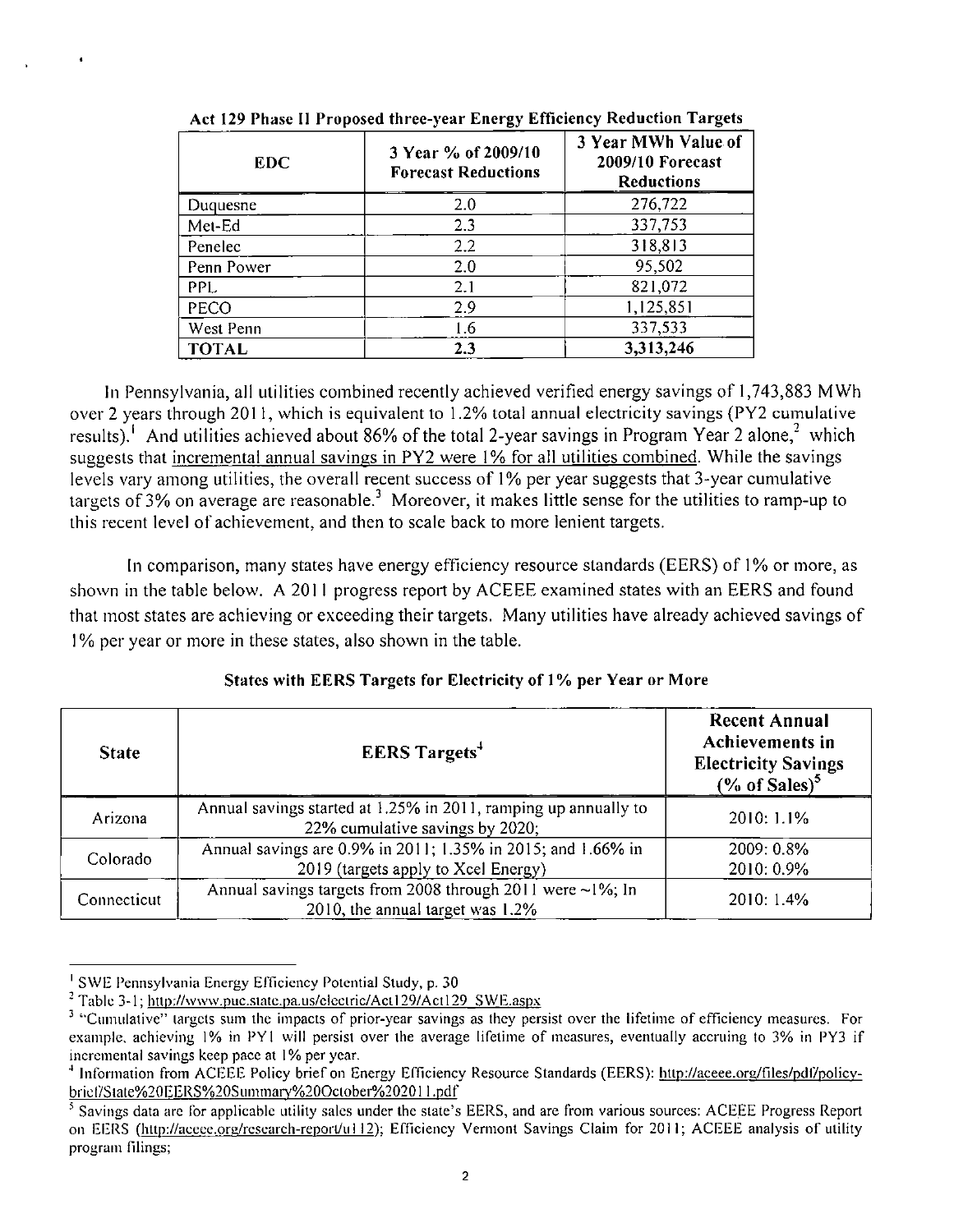| <b>State</b>  | <b>EERS</b> Targets <sup>6</sup>                                                                                                                                                                                                                       | <b>Recent Annual</b><br>Achievements in<br><b>Electricity Savings</b><br>(% of Sales) <sup>7</sup> |
|---------------|--------------------------------------------------------------------------------------------------------------------------------------------------------------------------------------------------------------------------------------------------------|----------------------------------------------------------------------------------------------------|
| Illinois      | Annual savings started at 0.2% in 2008, ramping up to 1% in 2012,<br>2% in 2015 and thereafter;                                                                                                                                                        | 2010: 0.74%                                                                                        |
| Ohio          | Annual savings started at 0.3% in 2009, ramping up to 1% in 2014,<br>2% in 2019 to 22% cumulative savings by 2025;                                                                                                                                     | 2010: 0.88%                                                                                        |
| Hawaii        | Cumulative target of 30% by 2030; The PUC must establish<br>interim goals by rule or order;                                                                                                                                                            | 2010: n/a                                                                                          |
| lowa          | Annual targets vary by utility from 1 to 1.5% by 2013                                                                                                                                                                                                  | 2010: 1.2%                                                                                         |
| Indiana       | Annual targets started at 0.3% in 2010, ramping up to 1.1% in<br>2014, and 2% in 2019;                                                                                                                                                                 | 2010: n/a                                                                                          |
| Maryland      | 15% per capita cumulative savings by 2015; utilities and state are<br>responsible for portions of savings; utilities file plans with interim<br>annual targets; In 2010, annual interim target was 0.91%.<br>Maryland is now taking steps to catch up. | 2010: 0.5%                                                                                         |
| Massachusetts | For 3-year targets, annual targets are 1.4% in 2010; 2% in 2011;<br>and 2.4% in 2012:                                                                                                                                                                  | 2010: 1.37%                                                                                        |
| Michigan      | Annual targets started at 0.3% in 2009, ramping up to 1% in 2012<br>and thereafter;                                                                                                                                                                    | 2010: 0.35%                                                                                        |
| Minnesota     | Annual savings are 1.5% starting in 2010 and thereafter (1% from<br>programs; 0.5% from codes, standards, and other)                                                                                                                                   | 2009: 0.95%                                                                                        |
| New York      | Annual savings of just under 1% in 2010, ramping up to 15%<br>cumulative by 2015. Took a long time to develop and approve<br>programs; underspent budgets in 2010 but now ramping up.                                                                  | 2010: 0.45%                                                                                        |
| Oregon        | Annual savings are 0.8% in 2010, ramping up to 1% in 2013 and<br>2014                                                                                                                                                                                  | 2009: 0.6%<br>2010: n/a                                                                            |
| Rhode Island  | Annual targets 1.1% in 2009, 1.3% in 2010, 1.5% in 2011; 1.7% in<br>2012, 2.1% in 2013, and 2.5% in 2014;                                                                                                                                              | 2009: 1.20%                                                                                        |
| Vermont       | $\sim$ 6.6% 3-year cumulative savings from 2012 to 2014; Average of<br>2.2% per year                                                                                                                                                                   | 2009: 1.60%<br>2010: 1.95%<br>2011: 1.91%                                                          |
| Washington    | Annual savings targets based on Northwest Power Plan, which<br>estimates 1.5% annual savings through 2030                                                                                                                                              | 2010: 1.5%                                                                                         |

## **Energy Efficiency Program Costs**

 $\bullet$ 

The energy efficiency acquisition costs 25% adder used in the Statewide Evaluator's (SWE) study, which was added to the actual cost data from Phase I programs, is arbitrary and not supported by recent utility efficiency program data from across the country. The Pennsylvania utilities accrued energy efficiency savings during Phase I at an average program cost of \$0.14 per first-year kWh gross.<sup>8</sup>

<sup>&</sup>lt;sup>6</sup> Information from ACEEE Policy brief on Energy Efficiency Resource Standards (EERS); http://aceee.org/files/pdf/policybrief/State%20EERS%20Summary%20October%202011.pdf

 $<sup>7</sup>$  Savings data are for applicable utility sales under the state's EERS, and are from various sources: ACEEE Progress.Report</sup> on EERS (http://aceee.org/research-report/ul 12); Efficiency Vermont Savings Claim for 2011; ACEEE analysis of utility program filings;

<sup>8</sup> Statewide Evaluator Market Potential Study, p. 100; This cost is per gross energy savings only. Assuming an 80% net-togross ratio, acquisition costs would be SO. 18/ first-year kWh net.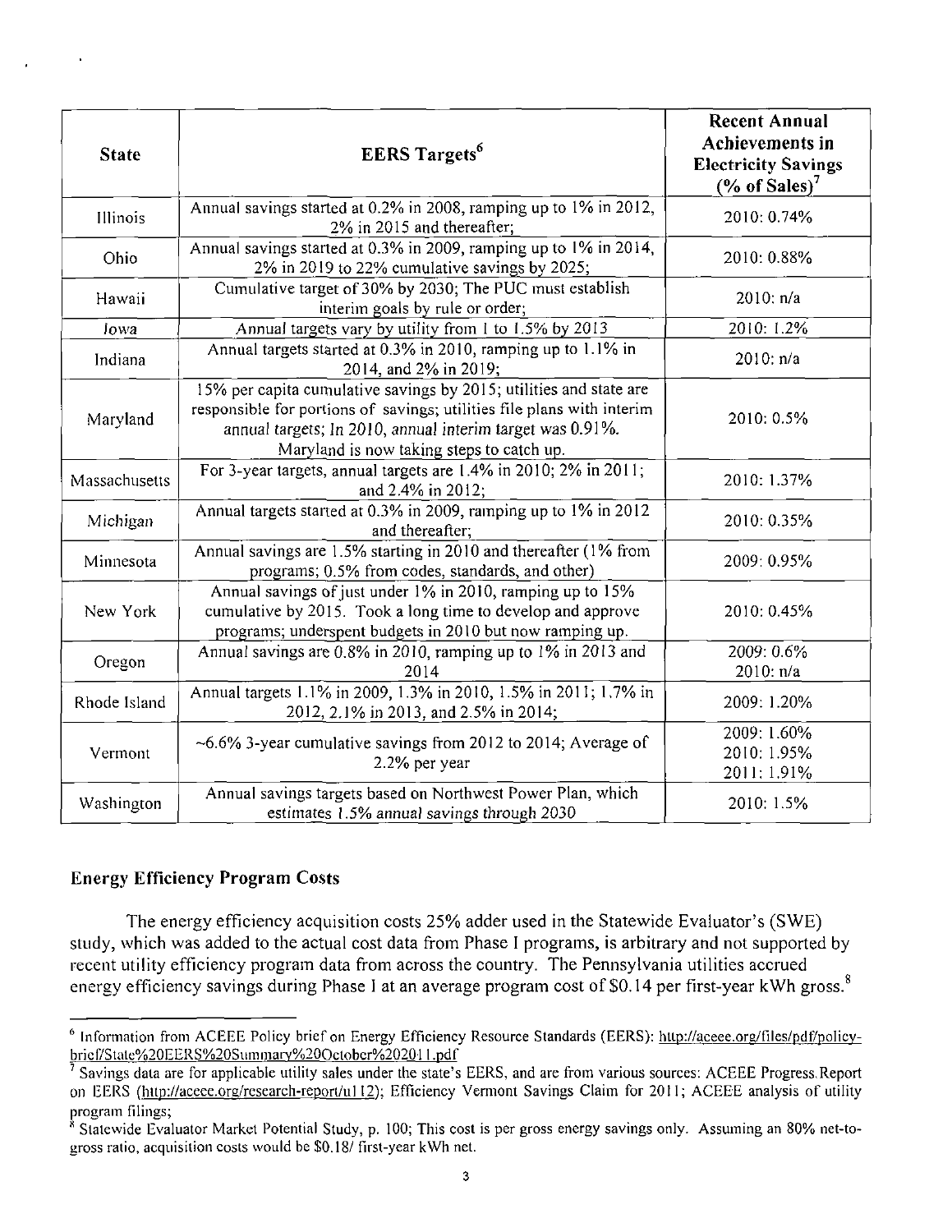This is on par with other utilities around the country that have developed energy efficiency program portfolios over the past 5-6 years at similar costs. The SWE study program scenario, however, uses the 25% mark-up approach for incentive and non-incentive program costs, and assumes acquisition costs of \$0.22/kWh gross in the program scenario.<sup>9</sup> Assuming an average net-to-gross ratio of 80%, this cost is closer to \$0.27/kWh net and higher than national average costs. Here we offer several highlights from ACEEE's research on energy efficiency program costs from utilities around the country:

• In the Pacific Northwest, where utilities have been offering energy efficiency programs since the 1980s, levelized costs have consistently been \$0.015/kWh (\$0.15/MWh) or less per net kWh saved over a 20-year period. This is roughly equivalent to a first-year acquisition cost of \$0.14/kWh.<sup>10</sup> And those costs have not been rising, but in fact staying fairly consistent over time, as shown below.



**Energy Efficiency Acquisition Costs in the Pacific Northwest (Levelized \$/MWh)** 

Source: Northwest Power Conservation Council (2011 Presentation)

- A 2009 ACEEE study found that in 14 states around the country, efficiency programs from 2002  $\bullet$ - 2007 cost on average \$0,025 per net kWh levelized, ranging from \$0,019 to \$0,033 per kWh net. This is equivalent to an average of about \$0.23 per first-year kWh net, or in gross savings about \$0.18/kWh.<sup>11</sup> Many of these states have been running programs for a decade or more, and include states in the Northeast, Midwest, South, and West.
- Several states in the Southwest have developed new program portfolios over the past 5- 6 years, and therefore serve as a good benchmark for Pennsylvania's Phase II programs. Utilities there have recently (2009 - 2010) achieved program savings at average net costs ranging from  $$0.16$  -

<sup>1</sup> Statewide Evaluator Market Polential Study, p. 103;

Assuming a 5% discount rate and 13-year average measure life.

 $^{14}$  http://aceee.org/research-report/u092 Saving Energy Cost-Effectively: A National Review of the Cost of Energy Saved through Utility-Sector Energy Efficiency Programs. The states included: California, Connecticut, Iowa, Massachusetts, Minnesota, Nevada, New Jersey, New Mexico, Oregon, Rhode Island, Texas, Utah, Vermont, and Wisconsin. The estimate for S/kWh-gross assumes an average NTG ratio of 80%.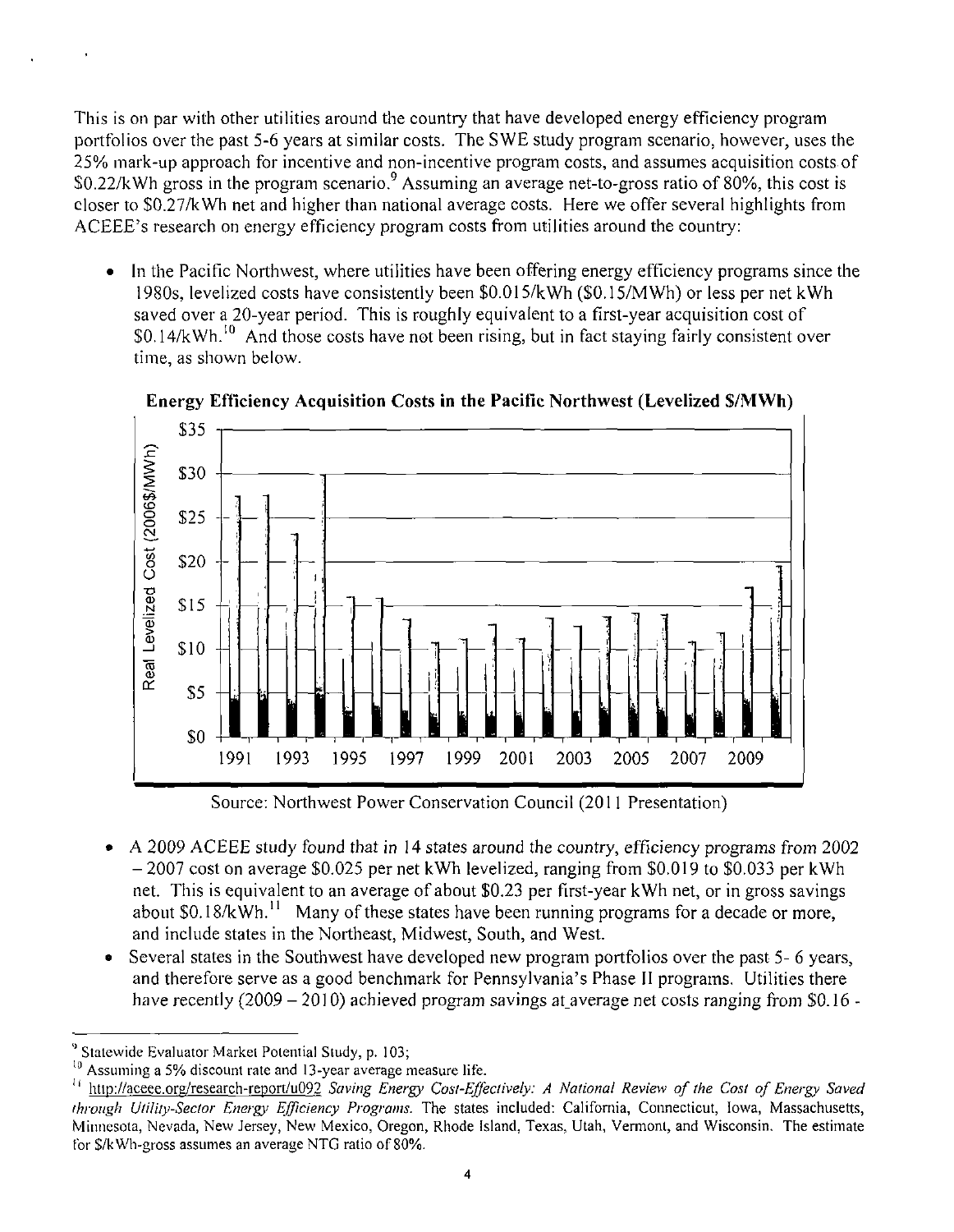SO. 19 per first-year kWh after several years of running programs (Xcel in Colorado =  $$0.18/kWh$ ; Rocky Mountain Power in Utah =  $$0.19/kWh$ ; and Arizona Public Service = \$0.16/kWh)

A recent review by ACEEE of utility energy efficiency program costs in the Midwest region  $\bullet$ alone (Ohio, Michigan, Illinois, Iowa and Arkansas) found that programs have typically cost in the range of \$0.01 to \$0.02 per net kWh levelized as shown in the figure below.<sup>12</sup> In first-year cost terms, these are equivalent to an average of \$0.12 per first-year kWh. Many of these programs are newly developed portfolios, as in Pennsylvania, and serve as a good benchmark of costs.



**Energy Efficiency Acquisition Costs (2009 - 2010) in the Midwest (Levelized \$/kWh)** 

Based on all of these data, ACEEE does not believe the 25% cost adder used in the SWE study is justified. While efficiency acquisition costs tend to fluctuate from year to year and there is some level of uncertainty, the argument that acquisition costs will necessarily increase over time is not supported by the data. In fact, some evidence suggests energy efficiency program costs may actually tend to decrease over time.<sup>13</sup>

The cost adder is directly driving the results of the achievable savings potential in the study, due to the upper bound of program spending from the cost cap. Without the adder, the total program costs estimate would be lower and more in line with recent first-year cost estimates from newly emerging efficiency portfolios as discussed above, and in that case the study would identify more cost-effective savings that could be achieved within the cost cap. ACEEE understands that there is some level of

<sup>12</sup> "An Assessment of Utility Program Portfolios." 2011. Prepared by ACEEE for the U.S. Department of Energy, Energy Efficiency and Renewable Energy, Technical Assistance Program

<sup>&</sup>lt;sup>13</sup> "The Sustainability and Costs of Increasing Efficiency Impacts: Evidence from Experience to Date." 2008. Synapse Energy Economics, http://aceee.org/proceedings-paper/ss08/panel08/paper30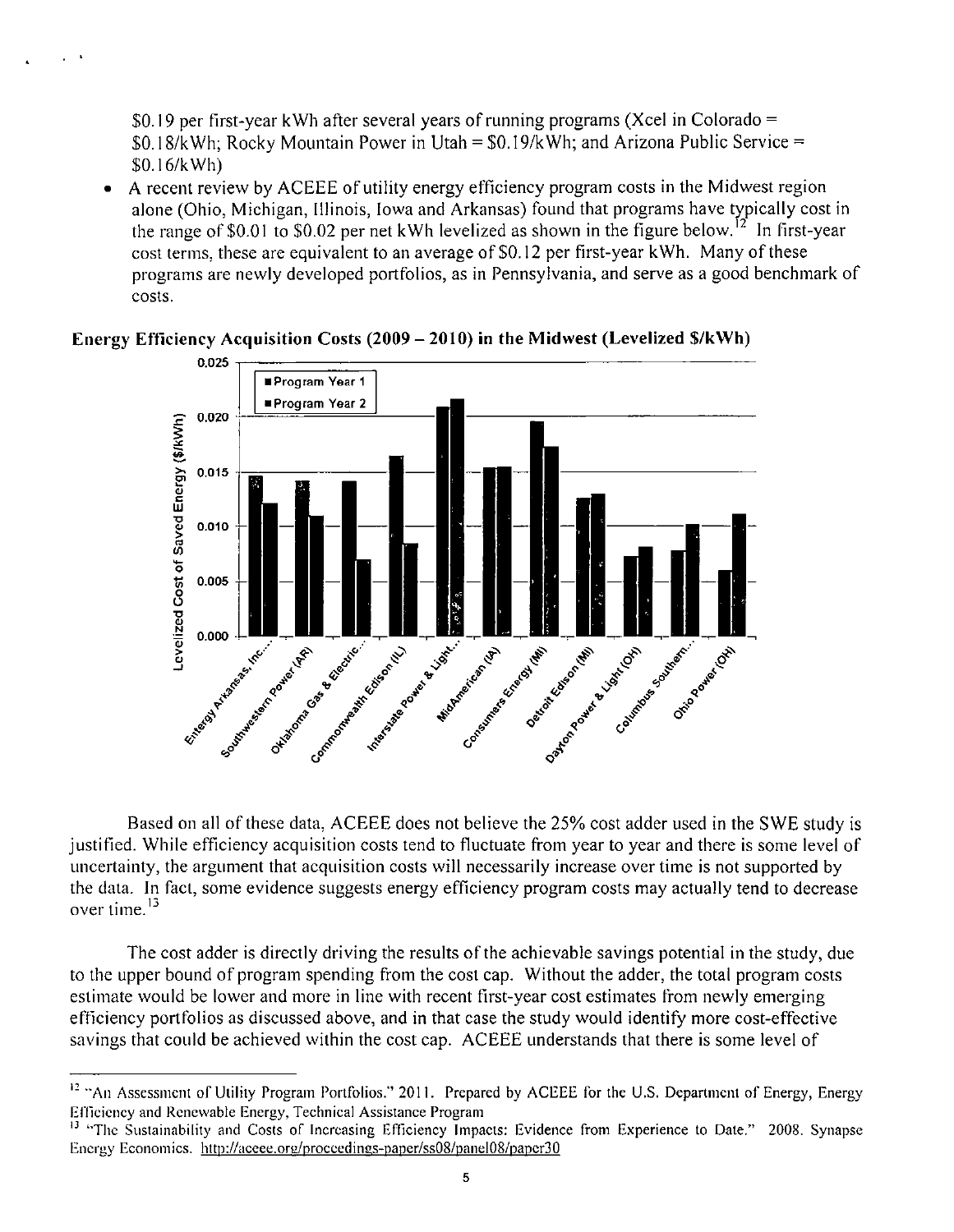uncertainty in the cost data for energy efficiency programs, just as there is uncertainty in the costs of supply side resources, however adding a 25% cost mark-up for all program incentives and non-incentive administrative costs is very unusual and far from standard practice.

We also understand that federal efficiency standards for lighting and appliances are shifting the marketplace for energy efficiency opportunities. But even with the major changes in standards for residential and commercial lighting, for example, there is still a large amount of cost-effective lighting efficiency potential after accounting for the standards. Higher baselines for standard technologies (e.g. 72 W incandescent lamps as a baseline instead of 100 W lamps) will likely mean higher costs for some programs, but some program costs are likely to decline. Costs for LEDs, for example, are already starting to fall. And cost-effective programs in the large commercial and industrial sectors, for example, should be expanded to balance the portfolio of programs.

While we believe that the 25% markup cost assumption in the SWE study is inconsistent with program data elsewhere, we do not mean to suggest that costs are not subject to fluctuations and uncertainty. We agree that some program types will likely face rising costs. But there is still an abundant amount of *cost-effective* energy efficiency compared to supply side options. Going forward, the 2% cost cap will constrain the deployment and therefore customer benefits from the energy efficiency resource. First-year acquisition costs are only one way to evaluate the costs of energy efficiency programs. Levelized costs, which take into account the lifetime of energy efficiency measures, are a more complete way to evaluate the cost-effectiveness of energy efficiency resources. But by focusing only on first-year costs, the current 2% cost cap in Act 129 will constrain Pennsylvania's full energy efficiency resource potential going forward. Energy efficiency programs costing 2-3 cents per kWh saved are much less expensive than power from most other sources, so constraining use of energy efficiency increases energy bills relative to what bills would be if efficiency is not constrained. We suggest that stakeholders consider efforts to relax or remove that cost cap, and use other current practices of robust evaluation, measurement, and verification (EM&V) to ensure program cost-effectiveness.

#### **Accounting Practices Should be Clarified**

 $\sim$   $\sim$ 

ACEEE finds that the proposed accounting practices for savings - setting 3-year targets only - are inconsistent with national best practice and may create confusion for program implementers and other stakeholders. The other 24 states with an energy efficiency resource standard (EERS) establish either: (1) BOTH cumulative energy savings targets and incremental annual targets; or (2) incremental annual targets only. Cumulative and incremental annual targets both serve important purposes and complement one another. Cumulative targets count savings that persist from prior cycles, and importantly establish a long-term resource acquisition perspective in line with the practice of long-term planning for supply side resources. Cumulative targets are also important because they can hold utilities responsible for shortfalls in incremental annual savings in previous years. Incremental targets, on the other hand, lay out an implementation pathway for how utilities are expected to reach the cumulative targets,

Ohio, for example, has a 22% by 2025 cumulative target, and also establishes incremental annual targets of 0.3% in 2009, gradually ramping up to 1% in 2014 and 2% in 2019. But without incremental annual benchmarks, it is unclear to utilities how to account for the savings. Pennsylvania appears to be the only state to establish cumulative targets *without* establishing accompanying incremental annual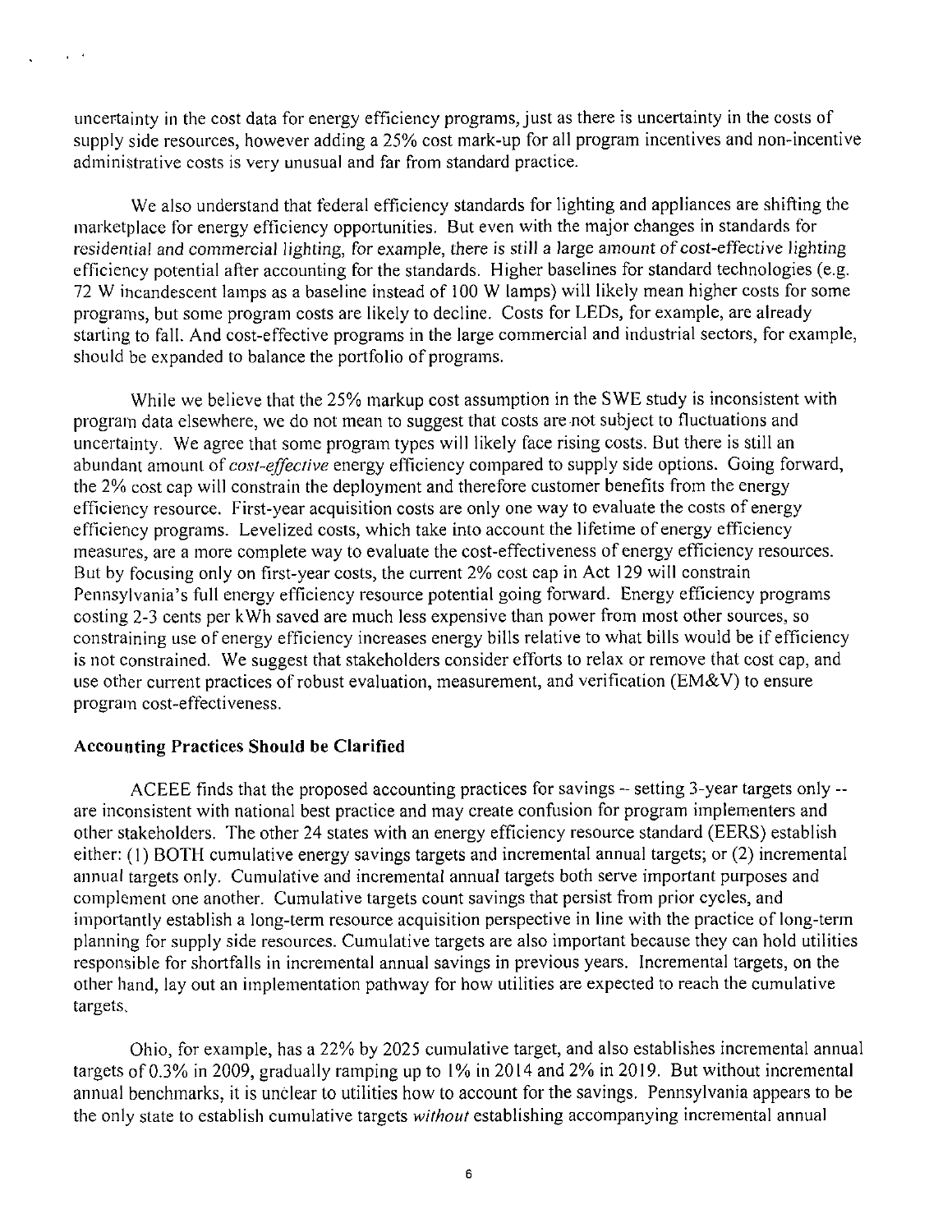targets either through legislation or through commission order. Other states that set cumulative targets, e.g. Maryland and Hawaii, also must establish incremental annual targets.

As currently proposed, the 3-year savings targets, which range from 1.6% for West Penn to 2.9% for PECO, are confusing as to what is expected in the intervening years. For example with PPL's 3-year 2.1% savings target, the utility could achieve the target simply by administering programs in 2014 at a level of 1.05%), and again in 2015, then stopping programs all-together 2016. The 1.05% savings would continue to accrue over the lifetime of the measures, reaching cumulative savings of 2.1% by 2016 without running any programs in that year. Alternatively, the Commission is suggesting that the 2.1% 3-year target should be achieved by reaching on average 0.7% incremental savings each year. As currently written, however, this distinction is not clear. To avoid confusion, ACEEE recommends that the Commission establish both cumulative and incremental annual targets for each utility. If the Commission prefers to avoid annual targets, another option is to establish one check-in target at 18 months.

### **Utility Performance Incentives for Achieving or Exceeding Targets**

ACEEE's research shows that performance incentives are an effective way to encourage utilities to meet their energy efficiency program targets. A 2011 report by ACEEE concludes that energy efficiency performance incentives are working and that both consumers and utilities are benefiting from these energy efficiency shareholder incentive mechanisms.<sup>14</sup> Currently 25 states have shareholder incentives for electricity energy efficiency targets and another 11 states are considering incentives or have enabling legislation or regulation. ACEEE suggests that the Pennsylvania Public Utilities Commission should adopt performance incentives for the utilities to earn when they exceed the targets, particularly if the targets are 1% per year or more. If lower targets are set then targets will be easy to meet and therefore less of an incentive is needed.

Respectively submitted,

 $\Delta \sim 0$  $\sim$   $\sim$ 

Steven Nadel Executive Director, ACEEE

Maggie Molina zy

Maggie Molina Senior Manager, ACEEE the contract of the contract of the contract of the contract of the contract of the contract of the contract o

 $\frac{1}{2}$ 当型 -

*<sup>14</sup> htip://aceee.ora/research-report/ul 11 Carrots for Utilities: Providing Financial Returns for Utility Investments in Energy Efficiency.*